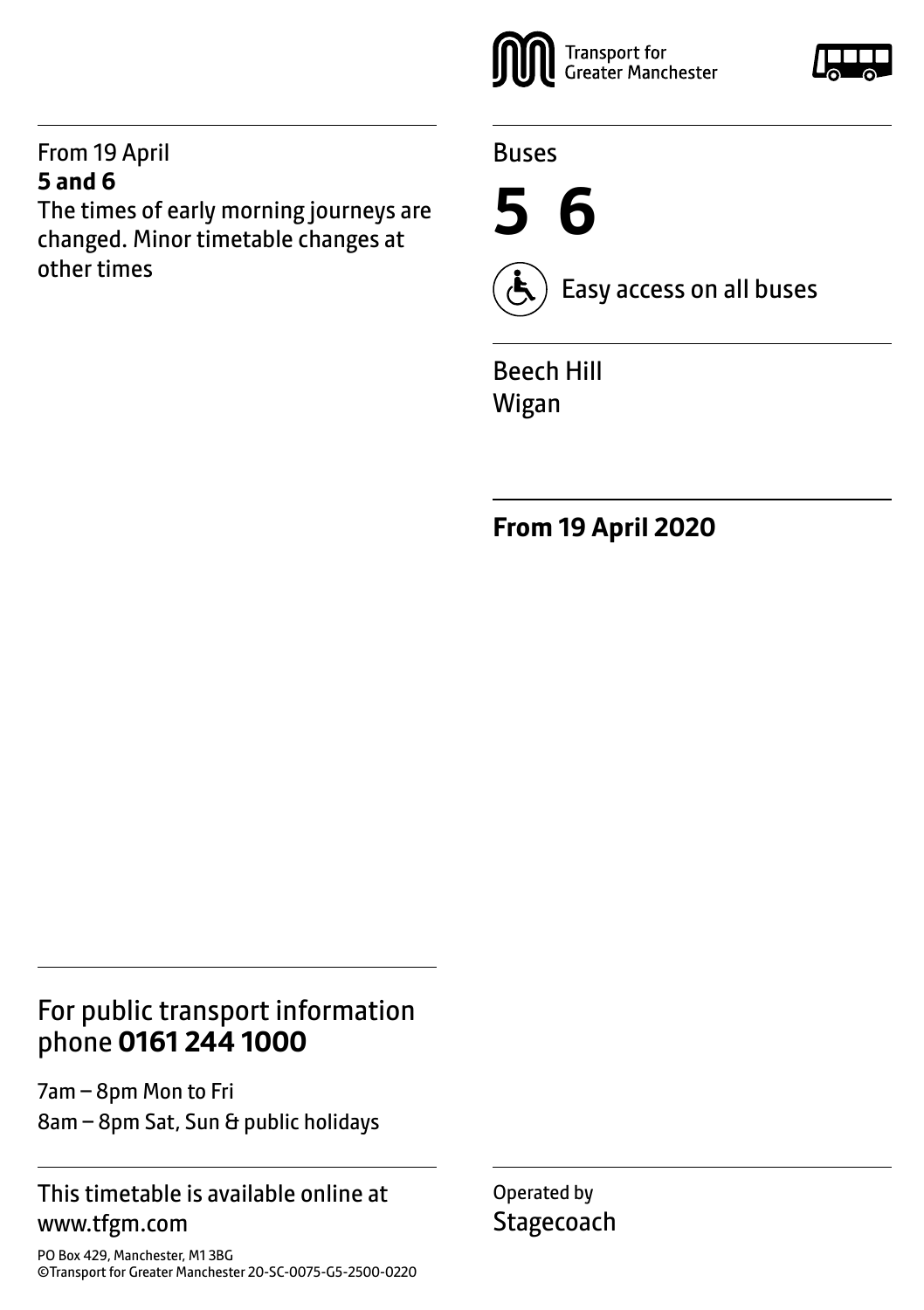# Additional information

### Alternative format

To ask for leaflets to be sent to you, or to request large print, Braille or recorded information phone 0161 244 1000 or visit www.tfgm.com

#### Easy access on buses



 Journeys run with low floor buses have no steps at the entrance, making getting on and off easier. Where shown, low floor buses have a ramp for access and a dedicated space for wheelchairs and pushchairs inside the bus. The bus operator will always try to provide easy access services where these services are scheduled to run.

## Using this timetable

Timetables show the direction of travel, bus numbers and the days of the week. Main stops on the route are listed on the left. Where no time is shown against a particular stop, the bus does not stop there on that journey. Check any letters which are shown in the timetable against the key at the bottom of the page.

### Where to find information about service changes

www.tfgm.com Bus station posters Leaflets from outlets.

# Tickets and information

Bus companies offer a range of tickets for use on their own buses. For travel on any service in the County, use System One tickets, including DaySaver. Travelshops provide tickets, information and journey planning advice on buses, trains and trams for work and pleasure.

# Using the 24 hour clock

Times are shown in four figures. The first two are the hour and the last two are the minutes.

0753 is 53 minutes past 7am 1953 is 53 minutes past 7pm



### Operator details

#### **Stagecoach**

Head Office, Hyde Road, Ardwick Manchester, M12 6 IS Telephone 0161 273 3377

### **Travelshops**

#### **Wigan Bus Station**

Mon to Fri 7am to 5.30pm Saturday 8.30am to 1.15pm and 2pm to 4pm Sunday\* Closed

\*Including public holidays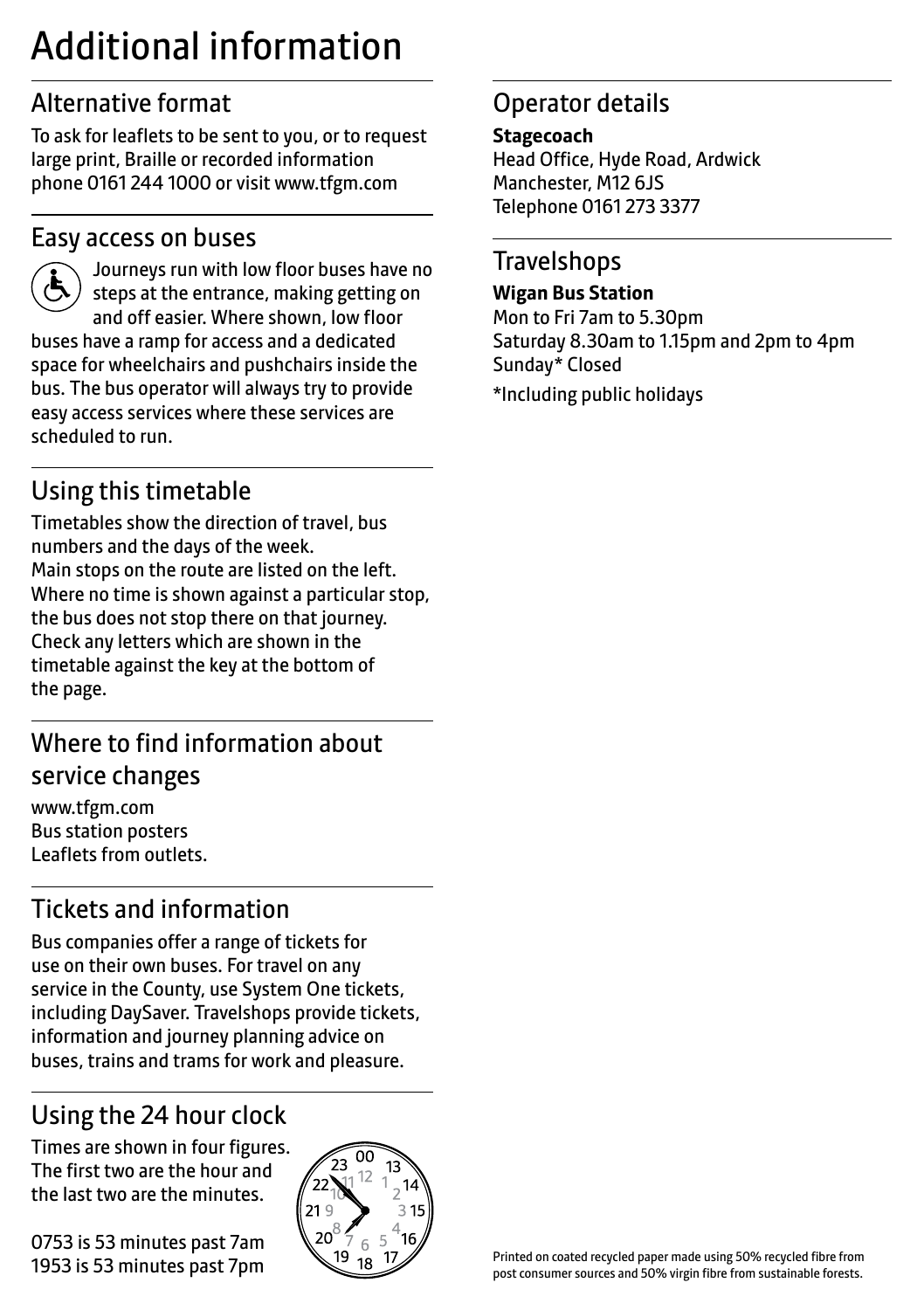

Transport for Greater Manchester uses reasonable endeavours to check the accuracy of information published and to publish changes to information in a timely manner. In no event will Transport for Greater Manchester be liable for any loss that may arise from this information being inaccurate.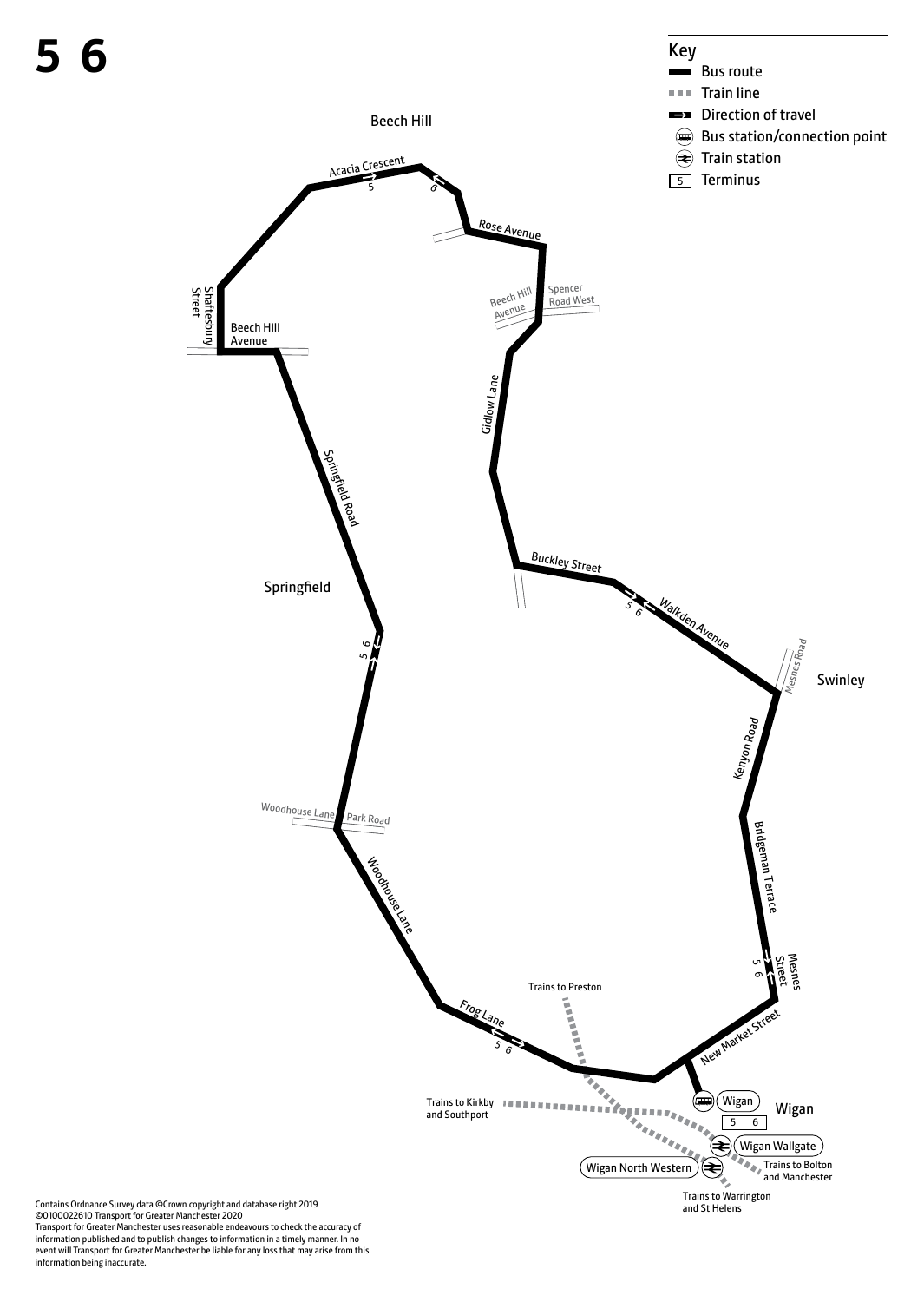| <b>Mondays to Fridays</b> |        |        |        |           |      |      |      |      |         |           |      |      |      |      |           |      |      |      |      |
|---------------------------|--------|--------|--------|-----------|------|------|------|------|---------|-----------|------|------|------|------|-----------|------|------|------|------|
|                           | 6      | 5      | 6      | 5         | 6    | 5    | 6    | 5    | 6       |           | 5    | 6    | 5.   | 6    |           |      | 5    | 6    | 5    |
| Wigan, Bus Station        | 0600   | 0630   | 0700   | 0715      | 0730 | 0745 | 0800 | 0825 | 0840    | then      | 55   | 10   | 25   | 40   | mins past |      | 1455 | 1510 | 1530 |
| Beech Hill, Rose Avenue   | 0608   | 0639   | 0708   | 0724      | 0738 | 0754 | 0808 | 0834 | 0848 at |           | 04   | 18   | 34   | 48   | each hour |      | 1504 | 1518 | 1539 |
| Wigan, Bus Station        | 0620   | 0652   | 0722   | 0737      | 0752 | 0807 | 0822 | 0847 | 0902    |           | 17   | 32   | 47   | 02   | until     |      | 1517 | 1532 | 1552 |
|                           |        |        |        |           |      |      |      |      |         |           |      |      | M    | M    | M         | M    | m    | M    | M    |
|                           | 6      | 5      | 6      | 5         | 6    | 5    | 6    | 5    | 6       | 5         | 6    | 5    | 6    | 5    | 6         | 5    | 6    | 5    | 6    |
| Wigan, Bus Station        | 1545   | 1600   | 1615   | 1630      | 1645 | 1700 | 1715 | 1730 | 1745    | 1800      | 1815 | 1845 | 1915 | 1945 | 2015      | 2045 | 2115 | 2145 | 2215 |
| Beech Hill, Rose Avenue   | 1553   | 1609   | 1623   | 1639      | 1653 | 1709 | 1723 | 1739 | 1753    | 1809      | 1823 | 1854 | 1923 | 1954 | 2023      | 2054 | 2123 | 2154 | 2223 |
| Wigan, Bus Station        | 1607   | 1622   | 1637   | 1652      | 1707 | 1722 | 1737 | 1752 | 1807    | 1822      | 1835 | 1905 | 1935 | 2005 | 2035      | 2105 | 2135 | 2205 | 2235 |
|                           |        |        |        |           |      |      |      |      |         |           |      |      |      |      |           |      |      |      |      |
|                           | M<br>5 | M<br>6 | M<br>5 |           |      |      |      |      |         |           |      |      |      |      |           |      |      |      |      |
| Wigan, Bus Station        | 2245   | 2315   | 2345   |           |      |      |      |      |         |           |      |      |      |      |           |      |      |      |      |
| Beech Hill, Rose Avenue   | 2254   | 2323   | 2354   |           |      |      |      |      |         |           |      |      |      |      |           |      |      |      |      |
| Wigan, Bus Station        | 2305   | 2335   | 0005   |           |      |      |      |      |         |           |      |      |      |      |           |      |      |      |      |
|                           |        |        |        |           |      |      |      |      |         |           |      |      |      |      |           |      |      |      |      |
| Saturdays                 |        |        |        |           |      |      |      |      |         |           |      |      |      |      |           |      |      |      |      |
|                           | 6      | 5      | 6      | 5         |      | 6    | 5    | 6    | 5       |           |      | 6    | 5    | 6    | 5         | 6    | 5    | 6    | 5    |
| Wigan, Bus Station        | 0655   | 0725   | 0810   | 0825      | then | 40   | 55   | 10   | 25      | mins past |      | 1510 | 1525 | 1545 | 1600      | 1615 | 1630 | 1645 | 1700 |
| Beech Hill, Rose Avenue   | 0703   | 0734   | 0818   | 0834      | at   | 48   | 04   | 18   | 34      | each hour |      | 1518 | 1534 | 1553 | 1609      | 1623 | 1639 | 1653 | 1709 |
| Wigan, Bus Station        | 0717   | 0747   |        | 0832 0847 |      | 02   | 17   | 32   | 47      | until     |      | 1532 | 1547 | 1607 | 1622      | 1637 | 1652 | 1707 | 1722 |
|                           |        |        |        |           |      |      | M    | M    | M       | M         | M    | M    | M    | M    | M         | M    |      |      |      |
|                           | 6      | 5      | 6      | 5         | 6    | 5    | 6    | 5    | 6       | 5         | 6    | 5    | 6    | 5    | 6         | 5    |      |      |      |
| Wigan, Bus Station        | 1715   | 1730   | 1745   | 1800      | 1815 | 1845 | 1915 | 1945 | 2015    | 2045      | 2115 | 2145 | 2215 | 2245 | 2315      | 2345 |      |      |      |
| Beech Hill, Rose Avenue   | 1723   | 1739   | 1753   | 1809      | 1823 | 1854 | 1923 | 1954 | 2023    | 2054      | 2123 | 2154 | 2223 | 2254 | 2323      | 2354 |      |      |      |
| Wigan, Bus Station        | 1737   | 1752   | 1807   | 1822      | 1837 | 1905 | 1935 | 2005 | 2035    | 2105      | 2135 | 2205 | 2235 | 2305 | 2335      | 0005 |      |      |      |